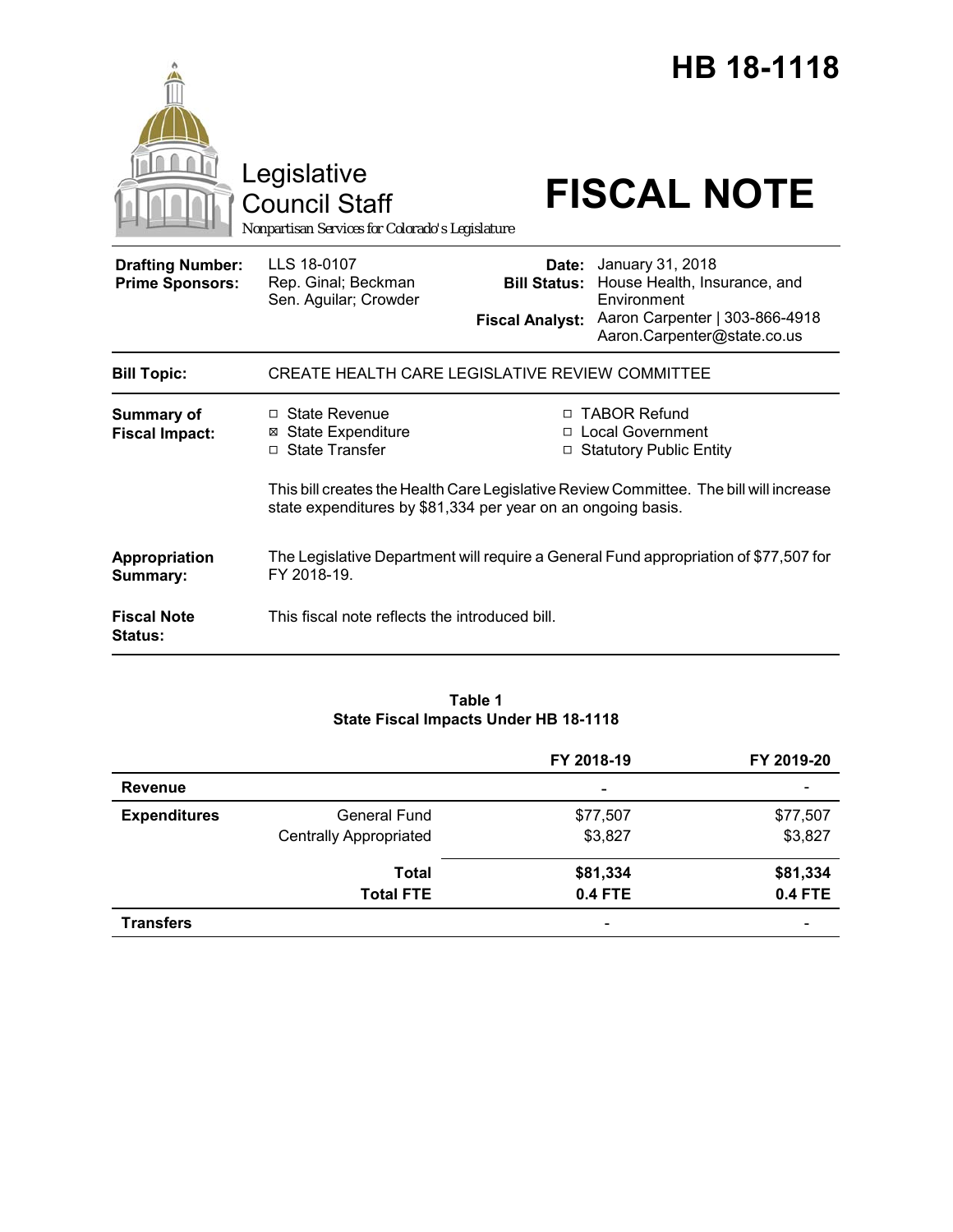January 31, 2018

### **Summary of Legislation**

This bill creates the Health Care Legislative Review Committee (HCLRC). The HCLRC will study health care issues affecting Colorado residents and includes members of the legislative health committees. The HCLRC may recommend five bills to the General Assembly and meet up to six times in each interim, including up to two field trips in one year.

### **Assumptions**

This fiscal note assumes that the HCLRC will meet six times in the interim with four meetings at the Capitol and conduct two field trips. At each meeting, the fiscal note assumes there will be 31 legislators and four staff members to support the HCLRC. It is assumed that each field trip will be one day. The fiscal note also assumes that the first meeting of the HCLRC will occur after July 1, 2018.

### **State Expenditures**

This bill will increase General Fund expenditures for the Legislative Department by \$81,334 and 0.4 FTE per year in FY 2018-19 and FY 2019-20. Expenditures are shown in Table 2 and discussed below.

|                                                  | FY 2018-19 | FY 2019-20 |
|--------------------------------------------------|------------|------------|
| <b>Legislative Department</b>                    |            |            |
| <b>Personal Services-LCS</b>                     | \$18,414   | \$18,414   |
| <b>Personal Services-OLLS</b>                    | \$7,648    | \$7,648    |
| Capitol Meetings- legislator travel and per diem | \$27,094   | \$27,094   |
| Field Trip- per diem, travel, and logistics      | \$24,351   | \$24,351   |
| Centrally Appropriated Costs*                    | \$3,827    | \$3,827    |
| FTE-OLLS                                         | $0.1$ FTE  | $0.1$ FTE  |
| FTE-LCS                                          | $0.3$ FTE  | $0.3$ FTE  |
| <b>Total Cost</b>                                | \$81,334   | \$81,334   |
| <b>Total FTE</b>                                 | $0.4$ FTE  | $0.4$ FTE  |

## **Table 2 Expenditures Under HB 18-1118**

 *\* Centrally appropriated costs are not included in the bill's appropriation.*

**Personal services.** This bill requires Legislative Council and the Office of Legislative Legal Services to assist the HCLRC in its duties. The Office of Legislative Legal Services will require 0.1 FTE for an attorney to provide research and bill drafting services to the HCLRC. Legislative Council will require 0.3 FTE for staff, research, and fiscal note support for the HCLRC.